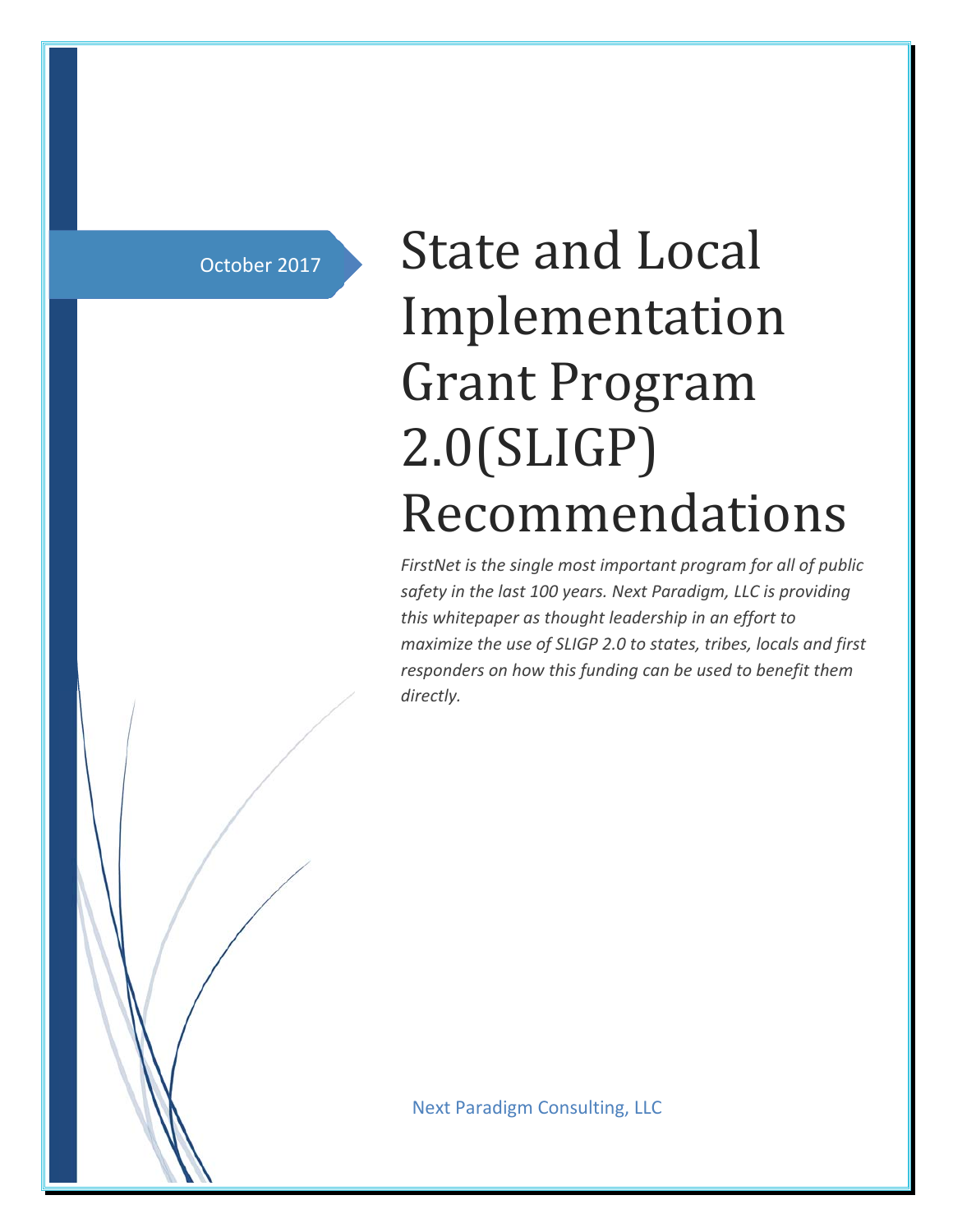

# Recommendations For the Effective Use of NTIA's State and Local Implementation Grant Program 2.0 (SLIGP)

# **EXECUTIVE SUMMARY:**

The National Telecommunications and Information Administration (NTIA), U.S. Department of Commerce (USDOC) has issued a Notice of Funding Opportunity (NOFO) for the State and Local Implementation Grant Program (SLIGP) 2.0.

With the SLIGP 2.0 having recently been released, there is an opportunity for local government and first responders to influence the use of the funding to benefit them directly in the local communities. The objective of this whitepaper is to provide thought leadership and recommendations to locals and first responders on how the funding can benefit them directly. We contend, at Next Paradigm, that the single most important reason for the SLIGP program is to engage first responders and local government. This white paper articulates some key elements of the grant guidance with specific recommendations that will benefit first responders.

#### **APPLICATION PERIOD**:

Applications from states, Washington DC, and territories will be accepted September 27, 2017 until December 28, 2017 at 11:59 p.m. Eastern Time; or from September 27, 2017 until 11:59 p.m. Eastern Time on the 91st calendar day from the date that the Governor of an applicant State receives notice from FirstNet of its final State Plan, whichever is later.

#### **PROGRAM INTENT:**

In brief, the SLIGP was created to assist state, regional, tribal, and local jurisdictions with identifying, planning, and implementing the most efficient and effective means to use and integrate the infrastructure, equipment, and other architecture associated with the nationwide public safety broadband network (NPSBN) being developed by FirstNet to satisfy the wireless broadband and data services needs of their jurisdiction. The SLIGP 2.0 is intended to provide recipients with the necessary resources for continued planning and coordination efforts during the post-State Plan period as Radio Access Network (RAN) buildout occurs.

Page **1** of **7 Next Paradigm Consulting, LLC 1894 E. William St. 4‐197, Carson City, NV 89701 www.next‐paradigm.com**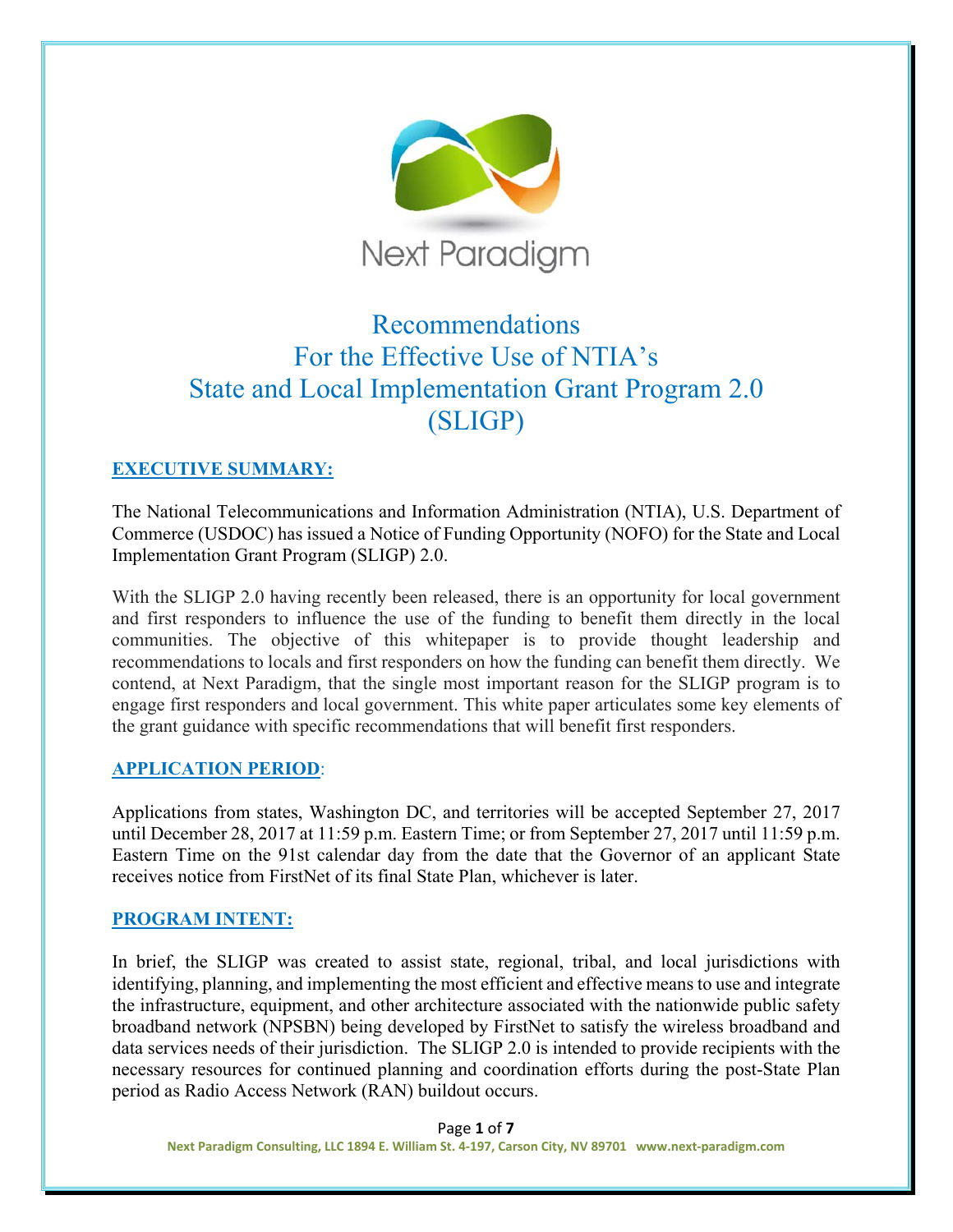There are three key areas directed towards states that are "opting in." The first section relates to "Allowable Activities" and the second relates to "Allowable Costs" (Sections D,6,a.i and ii, respectively). In short, and while relatively broad in nature, if you undertake an activity then there are specific costs that can be grant funded in support of that activity. Both of these sections must be considered when making recommendations. Just as important, a full understanding of the third area which relates to "Ineligible Costs" (Section D,6,b,i) is paramount in protecting the financial interests and involvement of all parties as any costs deemed ineligible cannot and will not be reimbursed by the grant.

### **ALLOWABLE PROGRAM ACTIVITIES:**

- **A. Single Officer (or governmental body) and staff to, at a minimum, provide for ongoing coordination with NTIA and implementation of grant funds.** *This activity will be administered by the State Point of Contact (SPOC) agency.*
- **B. Existing governance body to provide input to the single officer and to contribute towards planning activities to further identify potential public safety users of the NPSBN and prepare for data sharing.**
- **C. Data collection in specific areas identified to be helpful as requested by FirstNet.** *This activity is solely driven by requests from FirstNet.*
- **D. Development of policies and agreements to increase sharing of data between existing public safety systems across various agencies within the State or territory using the NPSBN.**
- **E. Individuals, such as the single officer and governing body members, to perform planning activities to help FirstNet and its partner further identify potential public safety users of the NPSBN.**
- **F. Planning efforts to help FirstNet gain inclusion on applicable statewide contract vehicles.**
- **G. Planning activities to prepare for emergency communications technology transitions.**
- **H. Activities to identify and plan for the transition of public safety applications, software, and databases.**
- **I. Identifying and documenting on-going coverage needs/gaps within the State.**
- **J. Activities to convene stakeholder outreach events to continue planning for NPSBN implementation, as requested by FirstNet.** *This activity is solely driven by requests from FirstNet and can be integrated into applicable Focus Groups as well as Planning and Coordination Objectives upon being identified by FirstNet.*

#### Page **2** of **7**

**Next Paradigm Consulting, LLC 1894 E. William St. 4‐197, Carson City, NV 89701 www.next‐paradigm.com**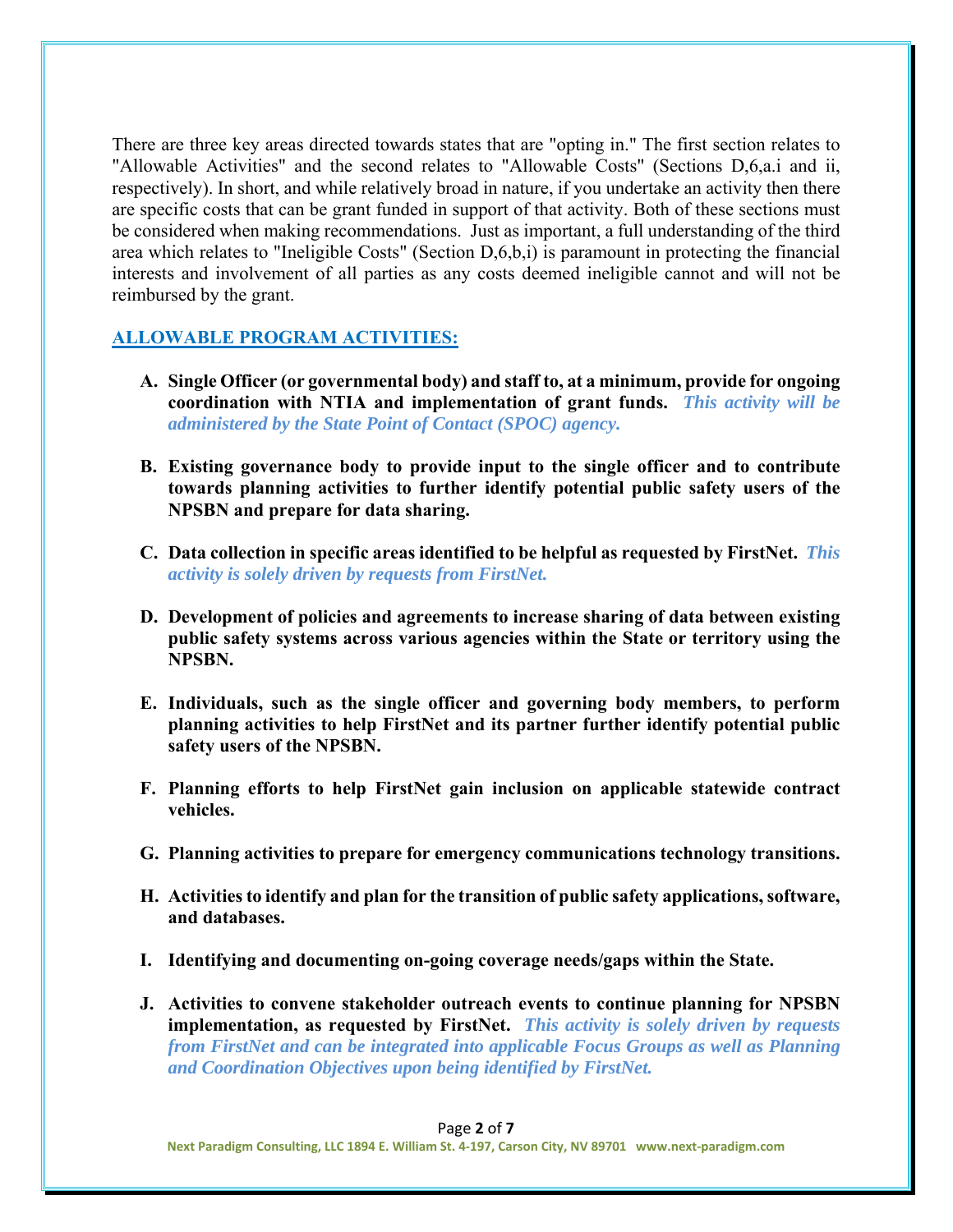## **RECOMMENDED PROGRAM ACTIVITIES:**

The following activities are recommended in compliance with the allowable program activities as cited above. In efforts to attain the maximum utilization of the limited grant funding available, the following activities can be recommended to states for achievement of an efficient transition to be acquired through a more coordinated deployment and implementation of FirstNet:

#### **Creation of Focus Groups for Planning and Coordination Activities:**

All focus groups should include a representative of FirstNet and/or its partner, as well as adequate representation of all stakeholders*. Note: The inclusion of a representative of FirstNet and/or its partner has significant potential in minimizing the vast, historical use of grant funds for consultants/contractors, thereby providing maximum flexibility in applying a greater level of grant funds directly toward program goals and objectives.*

Recommended focus groups include the following:

- **1. Product Development -** This group should be focusing on development of product applications that are vital to effective and efficient response to any type of disaster or emergency among many disciplines. Such applications include, but are not limited to: video streaming for purpose of helmet and body cameras, and video surveillance; mapping services; large data file transfers such as disaster scene footage and blue prints; Telemetry; and Temperature sensors. *(Eligible under Activities: B,G,H)*
- **2. User Needs Assessments** To include identification of all anticipated users and a needs assessment of application, software and database needs, as well as equipment and transition cost estimates. This group should also be identifying on-going coverage needs/gaps within the state. *(Eligible under Activities: B,E,G,H,I)*
- **3. Land Mobile Radio (LMR) to Long Term Evolution (LTE) -** This group's main focus will be the plan and rate of migration of user agencies in the state. Secondarily, this group will need to focus on the future of FirstNet in their respective state/jurisdiction. These challenges will involve not only technology but, much like Land Mobile Radio, will also involve governance, standard operating procedures, training, and sustainable investments. *(Eligible under Activities: G,H)*
- **4. User Equipment Acquisition** This focus group should be researching and identifying federal, state, local, tribal and private funding sources that can be leveraged for the purchase of user equipment and devices. Additionally, all efforts should be made to identify any and all sources of a third-party match and in-kind matches for application to this grant and other federal grant programs anticipated to be used for equipment, training and exercise initiatives. *(Eligible under Activities: G,H)*
- **5. Governance, Laws and Policies** This group should focus on state and local laws, regulations and policies governing the sharing of confidential information outside of their jurisdictions respectively. Additionally, this group should be working with purchasing authorities for revisions to purchasing and contract policies to allow for sole provider contracts in advance of deployment and implementation of FirstNet within each state and

Page **3** of **7**

**Next Paradigm Consulting, LLC 1894 E. William St. 4‐197, Carson City, NV 89701 www.next‐paradigm.com**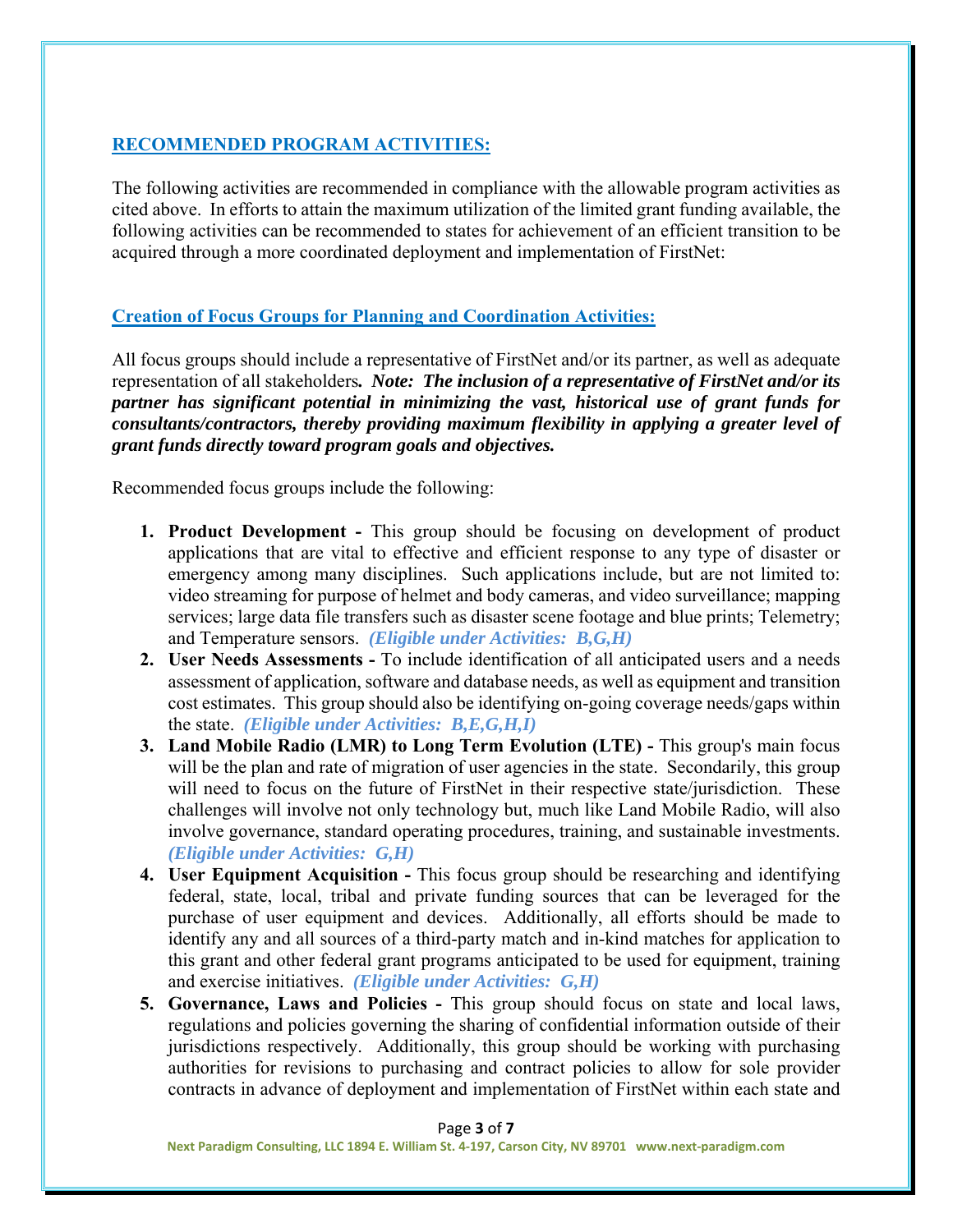local jurisdiction in preparation for purchasing of equipment, services and fees. *(Eligible under Activities: B,D,F,G,H,)*

**6. Deployment and Implementation of FirstNet -** This group should be developing the proverbial road map on the state's intent for deployment and implementation of FirstNet. *(Eligible under Activities: B,G,H)*

#### **Planning and Coordination Objectives:**

The SLIGP 2.0 grant is a program created for planning and coordinating purposes only. This grant does not cover costs associated with equipment, training or exercise.

- **a. Statewide Communications Interoperability Plan (SCIP)** As has been highly recommended by the U.S. Department of Homeland Security, states are encouraged to coordinate their SCIP's with surrounding states. The inclusion of a representative of FirstNet and/or its partner in this effort is critical and should be strongly considered as to ensure that a robust level of consistency is present in the deployment and implementation of FirstNet across all state borders. *(Eligible under Activities: B,D,G,)*
- **b. Tactical Interoperability Communications Plan (TICP)** As with the SCIP's, the TICP's should also be coordinated with surrounding jurisdictions. *(Eligible under Activities: B,D,G,)*
- **c. State-to-State Communications Interoperability** See "Planning and Coordination Objectives" #a. On a nationwide scale, the inclusion of representative(s) of FirstNet and/or its partner is critical. Further, it would be recommended that these efforts be coordinated with the Emergency Management Assistance Compact (EMAC) Committee within the National Emergency Management Association (NEMA). EMAC is the compact that provides for the coordination of resources between states during disasters. *(Eligible under Activities: B,D,G,H)*
- **d. Governance for Data Sharing** Existing laws, regulations and policies within each state need to be reviewed and possibly revised/amended to allow for the sharing of information on a state-to-state basis. Currently, and following the events of 9/11, most states developed laws, regulations and policies that specifically prohibit the sharing of confidential information outside of the state or to anyone who does not have a "need to know." A potential solution, barring legislative action, would be the development and use of interstate and interlocal agreements and/or mutual aid agreements. *(Eligible under Activities: B,D,G,H)*
- **e. Emergency Operation Center (EOC) Integration of FirstNet Resources** Planning efforts for reviewing and revising the role of Emergency Support Function 2 (ESF2), or its equivalent, should strongly take into consideration the inclusion of FirstNet and it partner to allow for real-time coordination of FirstNet assets and avoidance of negative network effects and RF interference. Further, this would require the inclusion of FirstNet and its partner to participate in all planning, training and exercise activities of the EOC. An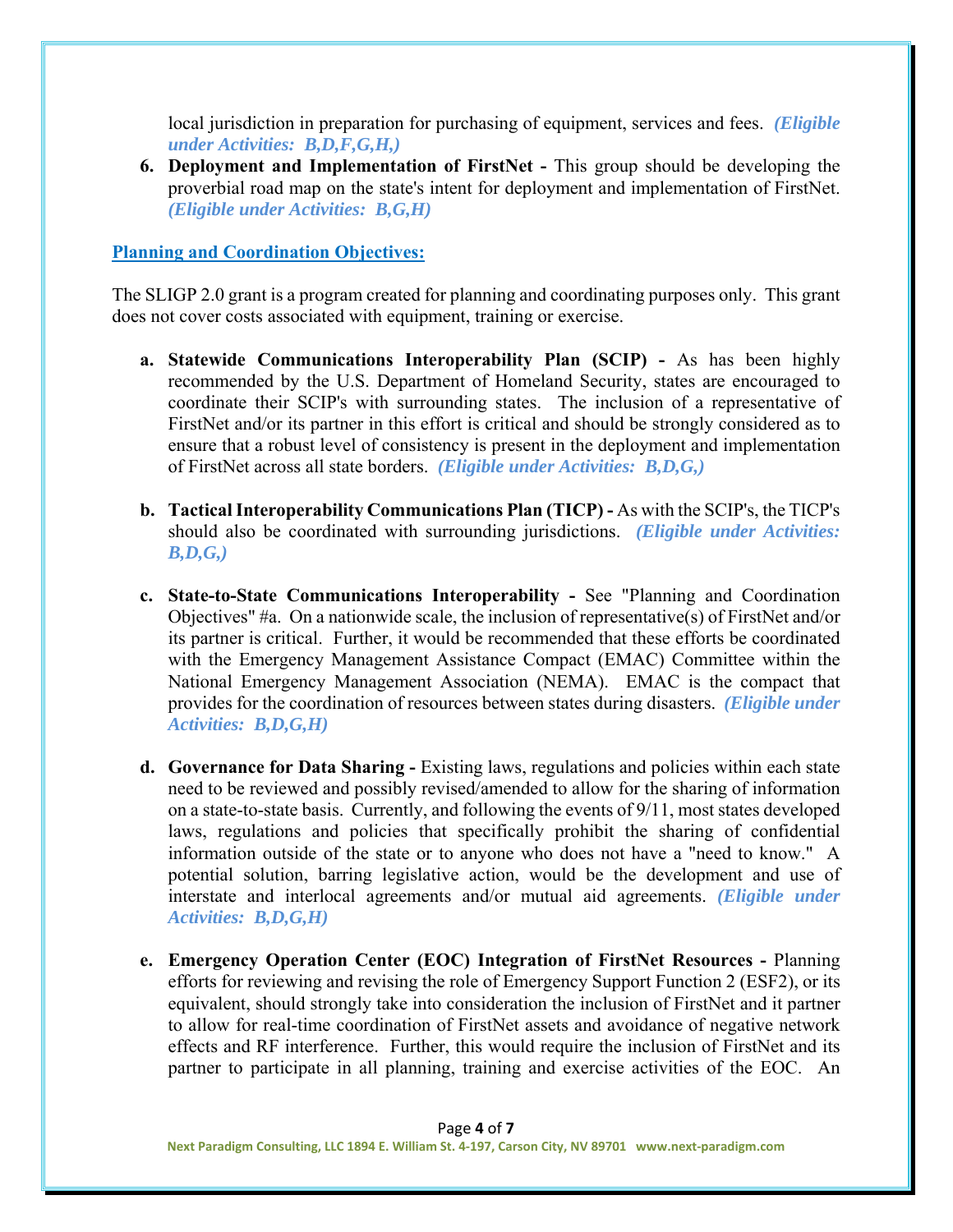additional point of interest is the coordination between the State's EOC and any EOC's at the local level. *(Eligible under Activities: B,D,G,H)*

- **f. Multi-Jurisdictional, Multi-Discipline Interoperability** All planning efforts should work across all jurisdictions and disciplines, as well as tribal, private and non-profit partners within each state. Some of these partners cross over state borders which will require state-to-state coordination. *(Eligible under Activities: B,D,G,H)*
- **g. Development of a Training Plan** A plan should be developed which identifies the FirstNet training necessary for first responders, EOC's and other partners. This training should include, but is not limited to the transition to FirstNet, FirstNet Web Portal Training, FirstNet Interoperability Training, and Small Agency Support and Adoption Training. Note: This planning objective is strictly to address *"planning"* only as actual training costs are not an eligible expenditure of the grant funds. *(Eligible under Activities: G,H)*
- **h. Development of an Exercise Plan** An exercise plan should be developed for implementation upon completion of planning and training activities for purposes of identifying and documenting on-going coverage needs/gaps within the state as well as any weaknesses in user's utilization of FirstNet and/or any specific training components. Note: This planning objective is strictly to address *"planning"* only as actual exercise costs are not an eligible expenditure of the grant funds. *(Eligible under Activities: G,H)*
- **i. FirstNet and/or Partner Conferences** States should seek support from FirstNet and/or its partner whenever possible. *(Eligible under Activities: A-J)*

#### **INELIGIBLE COSTS FOR OPT-IN STATES:**

- Education of the FirstNet and partner network solution, marketing of service, user subscription activities that would fall under FirstNet's partner's contractual obligations as publicly described by FirstNet or its partner.
- Any FirstNet or FirstNet Partner fees including user fees and acquisition costs related to FirstNet service or devices.
- Further data collection other than any activities specifically requested in writing by FirstNet.
- User adoption activities, including, but not limited to, the subscription of users.
- Deploying and operating demonstration networks, even for outreach purposes.
- Radio Access Network (RAN) design, engineering and architecture; constructing, operating, maintenance, and improvement costs for a RAN.

# **SLIGP 2.0 MATCH REQUIREMENTS:**

As with almost all NTIA grants, the SLIGP 2.0 grant does require a non-federal cost share ("match") of 20%. While the grant does provide provisions to request a waiver of the cost share, it is highly unlikely that a waiver will be granted.

The non-federal match must:

**Next Paradigm Consulting, LLC 1894 E. William St. 4‐197, Carson City, NV 89701 www.next‐paradigm.com**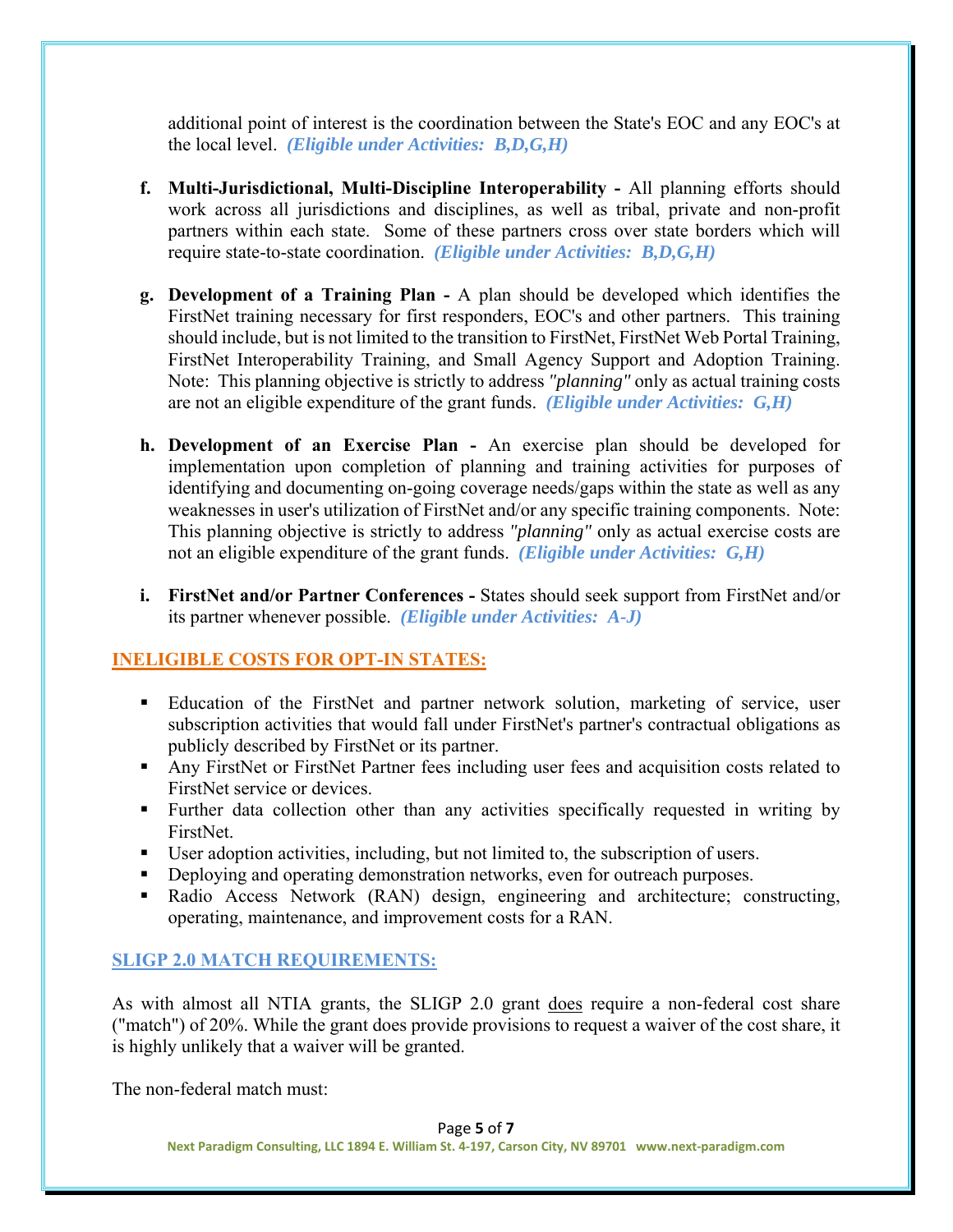- Be verifiable from the recipient's records
- Be necessary and reasonable for proper and efficient accomplishment of project or program objectives
- Be non-federal funds
- Not be counted toward satisfying a matching requirement of another federal grant agreement
- Be provided in the approved budget

The 20% non-federal match for the SLIGP 2.0 can be met in the following ways:

- 1. **Cash** ("Hard Match")
- 2. **In-Kind Contributions** (considered non-cash to the program or "Soft Match") may include:
	- a) *Volunteer Time* Time of non-federally funded stakeholders attending FirstNet, NPSBN and SLIGP related conferences, meetings, workshops, and outreach and education sessions, as well as SIEC working group sessions as long as the session is focused on FirstNet and/or NPSBN, or a portion thereof. For non-State employees, calculations are based on regular pay and do not include fringe benefits.
	- b) *Employee Contributions* Applicable to State employees only and do include fringe benefits.
	- c) *Indirect Costs* Applicable to State only.
	- d) *Mileage* Mileage incurred by stakeholders attending FirstNet or NPSBN related meetings. Mileage costs are calculated based on the State's mileage reimbursement rate and can only be used as non-federal match if State is not reimbursing mileage with federal funds.
- 3. **Third-Party Contributions** (also non-cash to the program) may include:
	- a) *Employees of other organizations* Typically, this type of non-federal contribution consists of individuals who are not governmental employees. Calculations are based on regular pay and do not include fringe benefits. Key to this category is that the employee(s) are in no way part of federally contracted obligations relative to the SLIGP program and are not federally funded.
	- b) *Donated use of equipment or space* Contribution is valued at the fair rental rate.
	- c) *Donated Supplies, Equipment, Buildings and Land* (Title passes to the grantee or sub-grantee) - Donated supplies and equipment that are valued at less than \$5,000 per unit can be used as Third-Party Contributions and are valued at market value at the time of donation. Additionally, if a purchasing agency is charged less than the market value of a supply or piece of equipment, the difference can be used as nonfederal match. Example: If the market value of a unit of equipment is \$199 and the vendor provides the unit to the buyer at a cost of \$49, the donated amount per unit is \$150 and can be used to assist in meeting the non-federal match requirement. NOTE: This methodology can also apply to other federal grant programs that may be used for purposes of equipment acquisition.